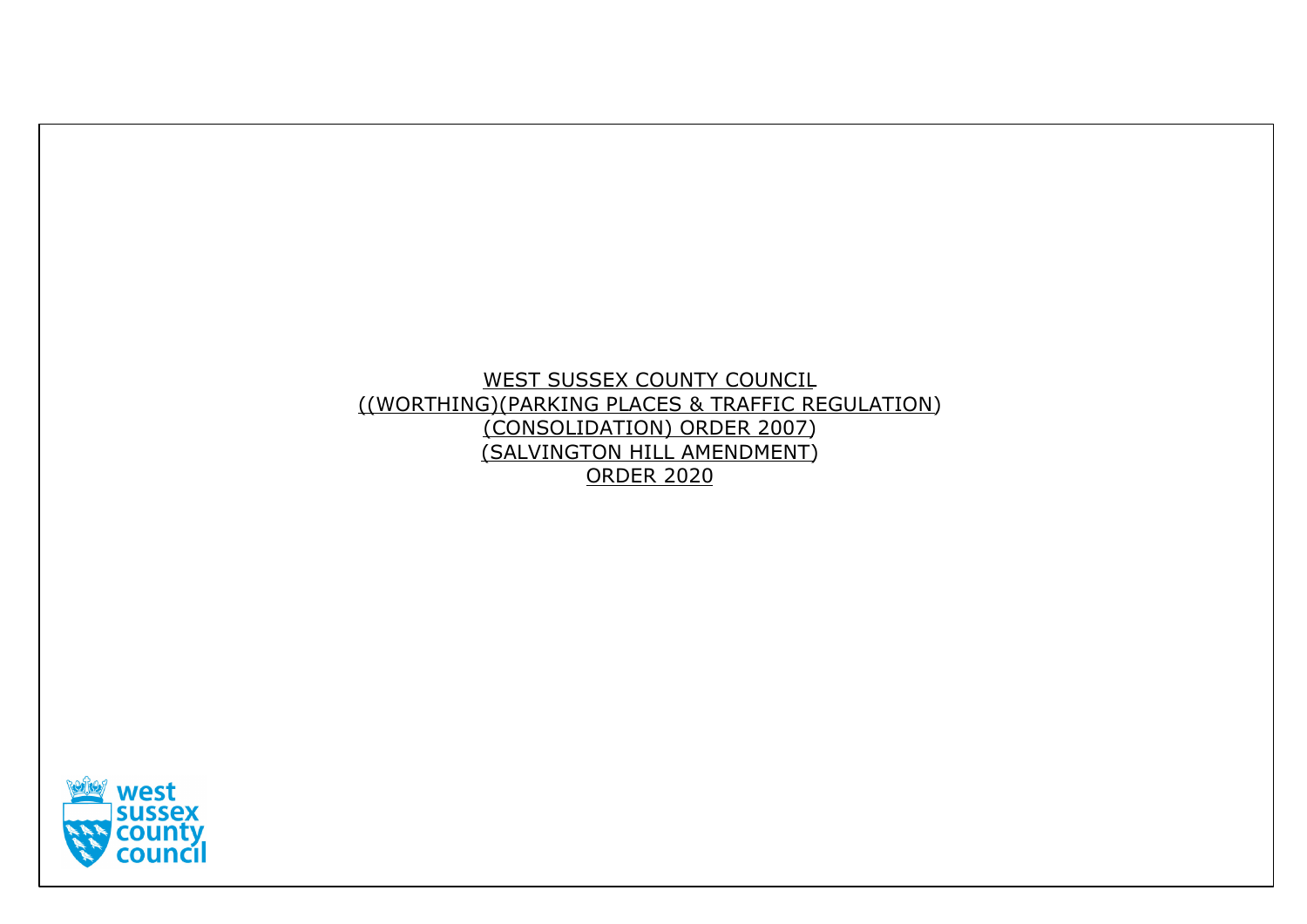

## **WORTHING: LOCATION OF WAITING RESTRICTIONS**



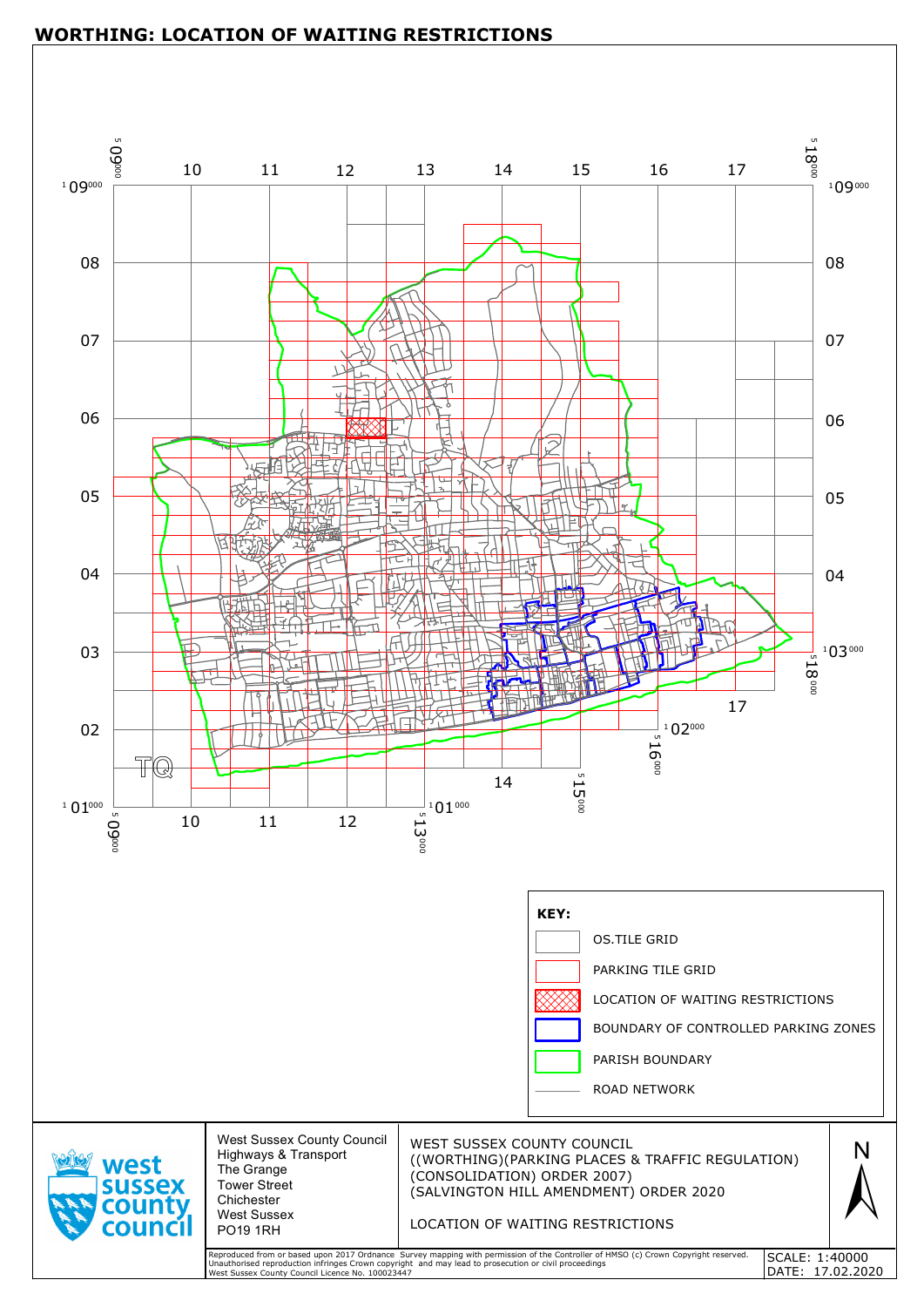#### **WEST SUSSEX COUNTY COUNCIL** ((WORTHING) (PARKING PLACES & TRAFFIC REGULATION) (CONSOLIDATION) ORDER 2007)

#### (SALVINGTON HILL AMENDMENT) ORDER 2020

West Sussex County Council in exercise of their powers under Sections 1 (1) 2  $(1)$  and  $(2)$ , 4 $(2)$ , 45, 46, 49 and 53 and Part IV of Schedule 9 of the Road Traffic Regulation Act 1984 ("the Act") as amended and of all other enabling powers and after consultation with the Chief Officer of Police in accordance with Part III of Schedule 9 to the Act hereby make the following Order:-

- 1. This Order shall come into operation on the Seventeenth day of February 2020 and may be cited as "West Sussex County Council ((Worthing) (Parking Places & Traffic Regulation) (Consolidation) Order 2007) (Salvington Hill Amendment) Order 2020".
- 2. The "West Sussex County Council (Worthing) (Parking Places & Traffic Regulation) (Consolidation) Order 2007" is hereby amended by the insertion of the plan specified in the Schedule to this Order, attached hereto.

### **SCHEDULE Plan to be Inserted**

TQ1205NWN (Issue Number 1)

THE Common Seal of THE WEST SUSSEX COUNTY COUNCIL was hereto affixed the **THIRTEENTH** 

FERRLARY

day of

2020

Authorised Signatory **WOR1903-MM** 



Ou los Delection ANTHOLITY